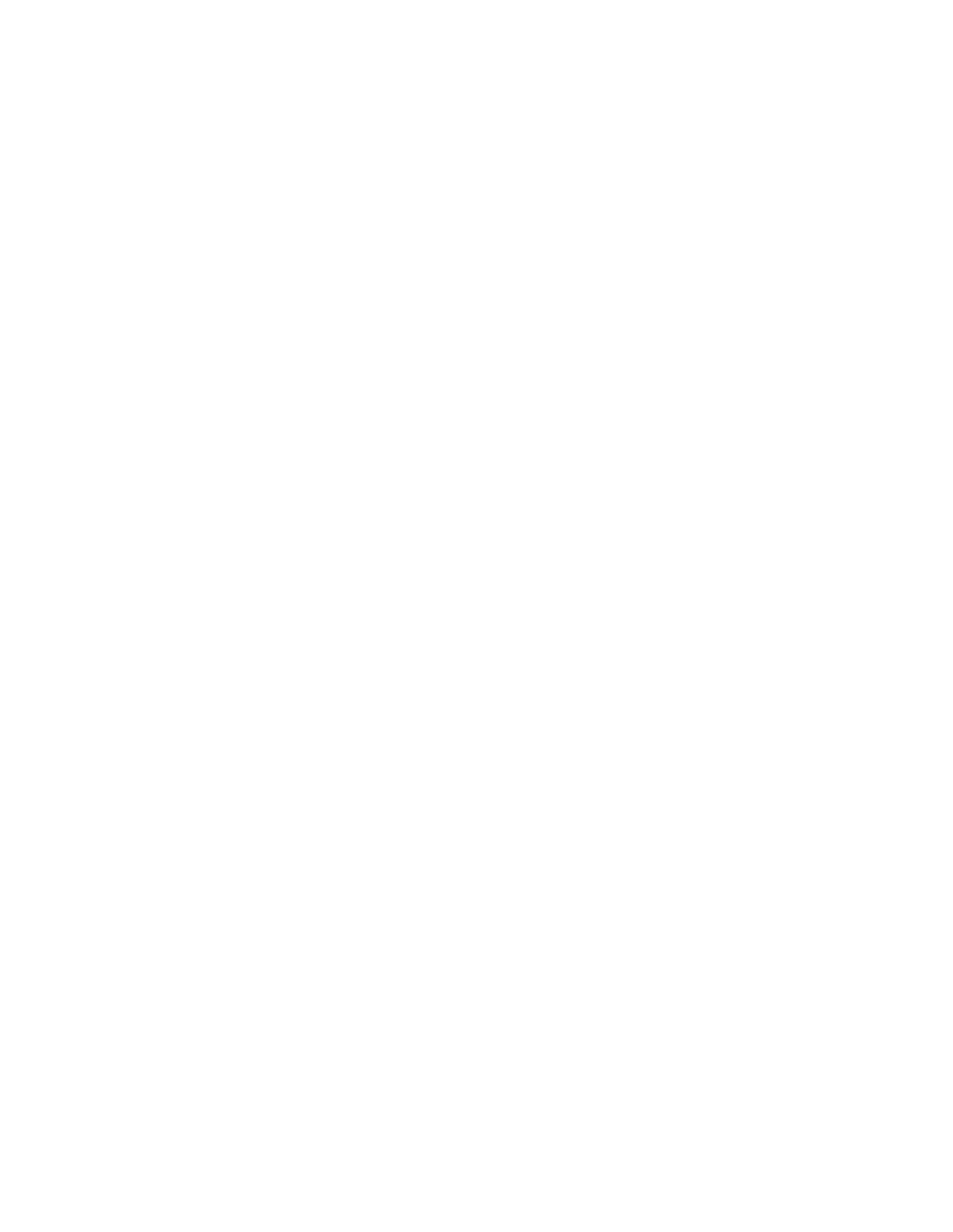CHC-4Base-Scorecard:NLCS610-22-16-LAD0@ CHC5 \*W:Hendricks-L:Kershaw-CubswinNLCS4-2&AdvancetoWorldSeries-TopContributor(s):AnthonyRizzo-4Scoreof17-inCHCwin

Team  $C\cup C$ 

 $\overrightarrow{\mathbf{A}}_{\text{Base}}$ 

Player 4Score

|        |                 |                                                                    |                 | <b>Game Score - Runs By Inning</b> |                 |                |                           |                 |                         |                    |                                      |                         |                               | CHC                                                  | <b>ICOUL</b> |                                          |                                |                                                |                                           |
|--------|-----------------|--------------------------------------------------------------------|-----------------|------------------------------------|-----------------|----------------|---------------------------|-----------------|-------------------------|--------------------|--------------------------------------|-------------------------|-------------------------------|------------------------------------------------------|--------------|------------------------------------------|--------------------------------|------------------------------------------------|-------------------------------------------|
| LAD    | 01<br>$\pmb{0}$ | 02<br>$\pmb{0}$                                                    | 03<br>$\pmb{0}$ | 04<br>$\mathbf 0$                  | 05<br>$\pmb{0}$ | 06<br>$\bf{0}$ | 07<br>0                   | 08<br>$\pmb{0}$ | 09<br>$\pmb{0}$         | Total<br>$\pmb{0}$ |                                      |                         |                               |                                                      |              |                                          |                                |                                                |                                           |
| CHC    | $\overline{2}$  | 1                                                                  | $\mathbf 0$     | $\mathbf{1}$                       | 1               | $\pmb{0}$      | 0                         | $\bf{0}$        |                         | 5                  |                                      |                         |                               |                                                      |              |                                          |                                |                                                |                                           |
|        |                 |                                                                    |                 | Player<br>Filter                   | All             |                |                           |                 | <b>Credit for Run</b>   | RBI/               | On Bs Status &<br><b>PA/BR Bases</b> |                         | <b>Bases</b><br><b>Pushed</b> | Player<br>4Score                                     |              |                                          |                                | <b>Player-Game 4Score</b>                      |                                           |
| Inning | Opp Pitcher     | Ro Bat Order                                                       |                 | All                                |                 |                | Play                      | All             |                         |                    |                                      |                         |                               |                                                      |              |                                          | Bat                            |                                                | Team                                      |
|        |                 | $\overline{1}$<br>$1\,$                                            |                 | Fowler                             | FB              |                | 9.Double (GR)             |                 | $\overline{\mathbf{1}}$ |                    |                                      | 2 PA<br>2 BR<br>1 PA    |                               | 4                                                    |              | Player<br>Rizzo                          | Or.<br>$\overline{\mathbf{3}}$ | Position<br>$1\mathsf{B}$                      | $\mathsf{CHC}$<br>${\bf 17}$              |
|        |                 | $\overline{2}$<br>$\overline{2}$<br>$\mathbf{3}$<br>$\overline{3}$ |                 | <b>Bryant</b><br>Rizzo             | LD<br>GB        |                | 9.Single<br>4-Error       |                 |                         |                    |                                      | 3BR<br>2 PA             | $\mathbf{2}$<br>$\mathbf{2}$  | $\overline{\phantom{a}}$<br>5                        |              | Contreras                                | 6                              | $\mathsf{C}$                                   | $\boldsymbol{9}$                          |
| 01     | Kershaw, C.     | $\overline{4}$<br>4                                                |                 | Zobrist                            | FB              |                | 8-SacFly                  |                 | 1                       |                    | 23                                   | 1BR<br>0PA              | $\mathbf{2}$                  | 3                                                    |              |                                          |                                |                                                |                                           |
|        |                 | $\sqrt{5}$<br>5                                                    |                 | Baez                               | PU              |                | 5                         |                 |                         |                    |                                      | 0 <sub>BR</sub><br>0PA  | $\alpha$                      | $\hfill \square$                                     |              | Bryant                                   | $\overline{2}$                 | $3\,\mathrm{B}$                                | $\overline{\mathbf{z}}$                   |
|        |                 | $\,6\,$<br>6                                                       |                 | Contreras                          | GB              |                | $6 - 3$                   |                 |                         |                    |                                      | 0BR<br>0PA<br>0BR       | $\equiv$                      | $\hfill \square$                                     |              | Fowler                                   | $\,$ 1 $\,$                    | $\mathsf{CF}$                                  | $\overline{\textbf{7}}$                   |
|        |                 | $8 \t7$                                                            |                 | Russell                            | LD              |                | 7.Double                  |                 |                         |                    |                                      | 2 PA<br>2 BR            | $\equiv$                      | 4                                                    |              | Russell                                  | $\overline{7}$                 | SS                                             | $\,$ 4 $\,$                               |
|        |                 | 8<br>9                                                             |                 | Almora                             | GB              |                | $5 - 3$                   |                 |                         |                    |                                      | 0PA<br>0BR              | $\equiv$                      | $\hfill \square$                                     |              | Zobrist                                  | $\sqrt{4}$                     | $\mathsf{LF}$                                  | $\,$ 4 $\,$                               |
| 02     | Kershaw, C.     | $10$ 9                                                             |                 | Hendricks                          |                 |                | Κ                         |                 |                         |                    |                                      | 0PA<br>0 <sub>BR</sub>  | $\equiv$                      | $\hskip10mm\hskip10mm\hskip10mm\hskip10mm\hskip10mm$ |              | Almora                                   | 8                              | RF-LF                                          | $\pmb{\mathsf{o}}$                        |
|        |                 | $11 - 1$                                                           |                 | Fowler                             | GB              |                | 7.Single-Out2nd-7-5-4     |                 | $\blacktriangleleft$    |                    |                                      | 1 PA<br>$-1$ BR         | $\mathbf{2}$                  | 3                                                    |              | Baez                                     | 5                              | $2\mathsf{B}$                                  | $\pmb{\mathsf{o}}$                        |
|        |                 | $12$ <b>2</b>                                                      |                 | <b>Bryant</b>                      | FB              |                | 9                         |                 |                         |                    |                                      | 0PA<br>0BR              | $\equiv$                      | $\hskip1000000$                                      |              | <b>Hendricks</b>                         | 9                              | $\mathsf{P}$                                   | $\pmb{0}$                                 |
|        |                 | $13$ 3                                                             |                 | Rizzo                              | LD              |                | 8.Double                  |                 |                         |                    | $\rightarrow$                        | 2 PA<br>1 BR            | $\equiv$                      | 3                                                    |              |                                          |                                |                                                |                                           |
| 03     | Kershaw, C.     | $14$ 4<br>Zobrist                                                  |                 |                                    | LD              | 8 ProdOut      |                           |                 |                         |                    | 0PA<br>0BR                           | $\mathbf{1}$            | $\mathbf{1}$                  | Scorecard                                            |              |                                          |                                |                                                |                                           |
|        |                 | $15 \t 5$                                                          |                 | Baez                               |                 |                | Κ                         |                 |                         |                    |                                      | 0PA<br>0BR              | $\equiv$                      | $\equiv$                                             |              |                                          |                                | Sponsored By                                   |                                           |
|        |                 | 16 6                                                               |                 | Contreras                          | FB              |                | .HomeRun                  |                 | $\blacktriangleleft$    |                    | R                                    | 4 PA<br>0BR             | 4                             | 9                                                    |              |                                          |                                |                                                |                                           |
| 04     | Kershaw, C.     | $17 - 7$                                                           |                 | Russell                            | PU              |                | 3                         |                 |                         |                    |                                      | 0PA<br>0BR              | $\alpha$                      | $\hfill \square$                                     |              |                                          |                                | App Store                                      |                                           |
|        |                 | $18$ 8                                                             |                 | Almora                             | GB              |                | $6 - 3$                   |                 |                         |                    |                                      | 0PA<br>0BR              | $\bar{a}$                     | $\equiv$                                             |              | GO - Meal and Fitness Tracker<br>By Iolo |                                |                                                |                                           |
|        |                 | $19$ 9                                                             |                 | Hendricks                          | GB              |                | $5 - 3$                   |                 |                         |                    |                                      | 0PA<br>0 <sub>BR</sub>  |                               | $\hskip10mm\hskip10mm\hskip10mm\hskip10mm\hskip10mm$ |              | https://itunes.apple.com/us/app/go-      |                                | meal-and-fitness-track-<br>er/id785910082?mt=8 |                                           |
|        |                 | $20 - 1$                                                           |                 | Fowler                             |                 |                | $\sf K$                   |                 |                         |                    |                                      | 0PA<br>0BR              |                               |                                                      |              |                                          |                                |                                                |                                           |
| 05     | Kershaw, C.     | $21 \t 2$                                                          |                 | Bryant                             | LD              |                | 6                         |                 |                         |                    |                                      | 0PA<br>0BR<br>4 PA      |                               | $\equiv$                                             |              |                                          |                                |                                                |                                           |
|        |                 | $22 \t3$                                                           |                 | Rizzo                              | FB              |                | .HomeRun R-CF             |                 | 1                       |                    |                                      | 0B<br>0PA               | 4                             | 9                                                    |              |                                          |                                |                                                |                                           |
|        |                 | $23 - 4$                                                           |                 | Zobrist                            |                 |                | Κ                         |                 |                         |                    |                                      | 0BR<br>0PA              |                               | $\hfill \square$                                     |              |                                          |                                |                                                |                                           |
|        |                 | $24 - 5$<br>$25 \t 6$                                              |                 | Baez<br>Contreras                  | GB<br>FB        |                | $6 - 3$<br>$\overline{7}$ |                 |                         |                    |                                      | 0BR<br>0PA              | $\sim$<br>$\equiv$            | $\hfill \square$<br>$\hfill \square$                 |              |                                          |                                |                                                |                                           |
| 06     | Jansen, K.      | $26$ <b>7</b>                                                      |                 | Russell                            |                 |                | $\sf K$                   |                 |                         |                    |                                      | 0BR<br>0PA              | $\sim$                        | $\hfill \square$                                     |              |                                          |                                |                                                |                                           |
|        | 07 Jansen, K.   | $27 - 8$                                                           |                 | Almora                             |                 |                | Κ                         |                 |                         |                    |                                      | 0BR<br>0PA<br>0BR       | $\circ$                       | $\hfill \square$                                     |              |                                          |                                |                                                |                                           |
|        |                 | 28 9                                                               |                 | Hendricks                          | FB              |                | $\boldsymbol{9}$          |                 |                         |                    |                                      | 0PA<br>0BR              | $\equiv$                      | $\equiv$                                             |              |                                          |                                |                                                |                                           |
|        |                 | $29 - 1$                                                           |                 | Fowler                             |                 |                | Κ                         |                 |                         |                    |                                      | 0PA<br>0 <sub>BR</sub>  | $\equiv$                      | $\hfill \square$                                     |              |                                          |                                |                                                |                                           |
|        |                 | 30 <sub>2</sub>                                                    |                 | Bryant                             |                 |                | Κ                         |                 |                         |                    |                                      | 0PA<br>0BR              | $\equiv$                      | $\equiv$                                             |              |                                          |                                |                                                |                                           |
| 08     | Jansen, K.      | $31 - 3$                                                           |                 | Rizzo                              | LD              |                | 8                         |                 |                         |                    |                                      | 0PA<br>0BR              | $\equiv$                      | $\equiv$                                             |              |                                          |                                |                                                |                                           |
|        |                 | $32 - 4$                                                           |                 | Zobrist                            | GB              |                | $5 - 3$                   |                 |                         |                    |                                      | 0PA<br>$0\;\mathrm{BR}$ | $\equiv$                      | $\equiv$                                             | CHC          | Credit<br>For R<br>5                     | PA<br>Bases<br>18              | BR<br>Bases<br>$\,8\,$                         | Bases<br>Player<br>4Score<br>Pushed<br>17 |
|        |                 |                                                                    |                 |                                    |                 |                |                           |                 |                         |                    |                                      |                         |                               |                                                      |              |                                          |                                |                                                |                                           |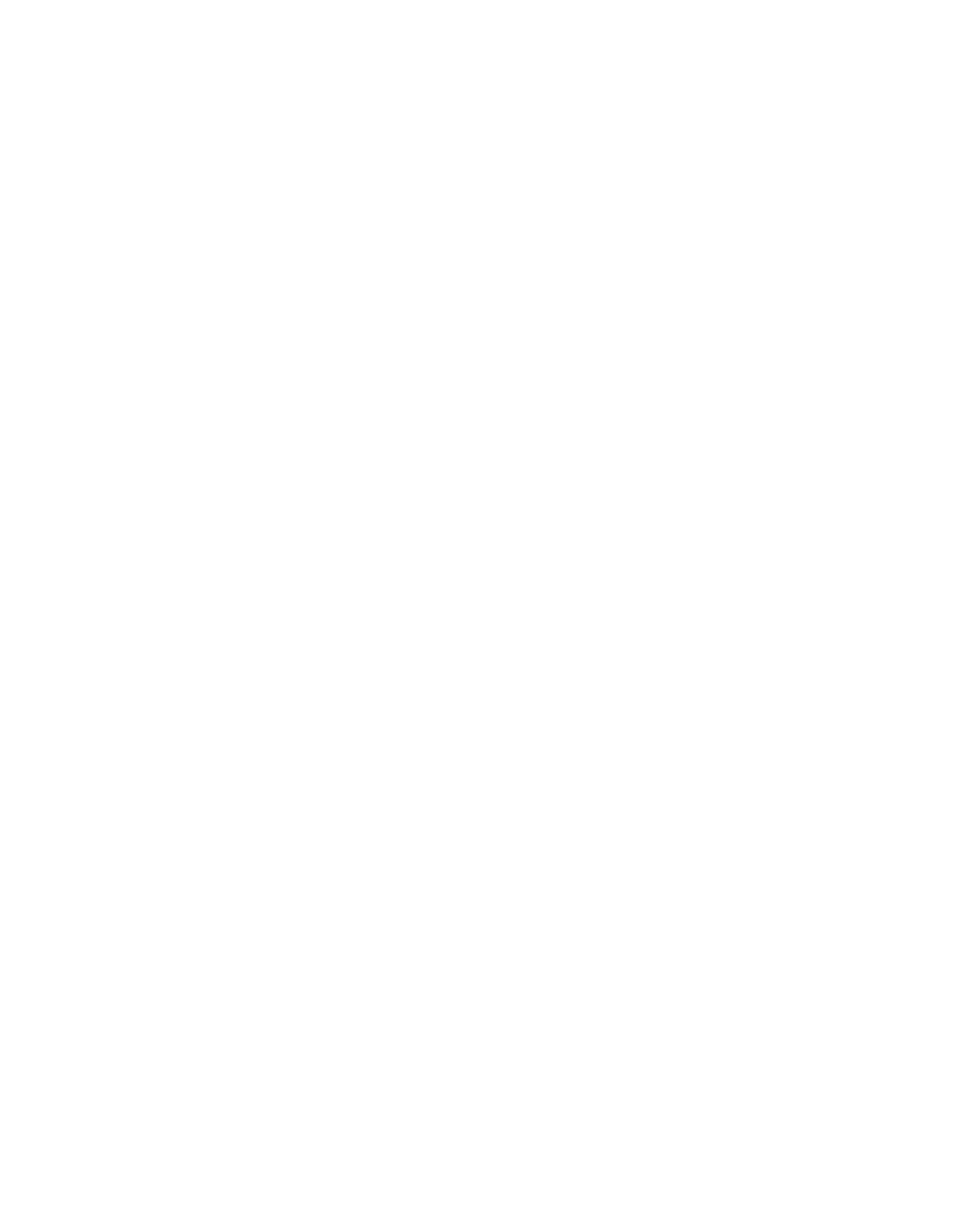CHC - 4Base-Scorecard: NLCS6 10-22-16 - LAD 0 @ CHC 5 يCHC 5 .<br>\* W: Hendricks - L: Kershaw - Cubs win NLCS 4-2 & Advance to World Series - Top Contributor(s): Anthony Rizzo - 4Score of 17 - in CHC win

|                  |            |           | NLCS6 10-22-16 - LAD 0 @ CHC 5<br>W: Hendricks - L: Kershaw - Cubs win NLCS 4-2 & Advance to World Series - Top Contributor(s): Anthony Rizzo - 4Score of 17 - in CHC win<br><b>Bat Order</b> |                |    |   |           |   |                |           |           |  |  |
|------------------|------------|-----------|-----------------------------------------------------------------------------------------------------------------------------------------------------------------------------------------------|----------------|----|---|-----------|---|----------------|-----------|-----------|--|--|
| Player           | Team       | Position  | 1                                                                                                                                                                                             | $\overline{2}$ | 3  | 4 | 5         | 6 | $\overline{7}$ | 8         | 9         |  |  |
| <b>Rizzo</b>     | CHC        | 1B        |                                                                                                                                                                                               |                | 17 |   |           |   |                |           |           |  |  |
| Contreras        | <b>CHC</b> | С         |                                                                                                                                                                                               |                |    |   |           | 9 |                |           |           |  |  |
| <b>Bryant</b>    | CHC        | 3B        |                                                                                                                                                                                               | $\overline{7}$ |    |   |           |   |                |           |           |  |  |
| Fowler           | CHC        | <b>CF</b> | $\overline{7}$                                                                                                                                                                                |                |    |   |           |   |                |           |           |  |  |
| Russell          | CHC        | SS        |                                                                                                                                                                                               |                |    |   |           |   | $\overline{4}$ |           |           |  |  |
| Zobrist          | CHC        | LF        |                                                                                                                                                                                               |                |    | 4 |           |   |                |           |           |  |  |
| Almora           | CHC        | RF-LF     |                                                                                                                                                                                               |                |    |   |           |   |                | $\pmb{0}$ |           |  |  |
| <b>Baez</b>      | CHC        | 2B        |                                                                                                                                                                                               |                |    |   | $\pmb{0}$ |   |                |           |           |  |  |
| <b>Hendricks</b> | CHC        | P         |                                                                                                                                                                                               |                |    |   |           |   |                |           | $\bullet$ |  |  |

Sponsored By



**GO** - Meal and Fitness Tracker https://itunes.apple.com/us/app/go-meal-and-fitness-track-er/id785910082?mt=8

| CHC - 4Score Box - Player Totals<br>NLCS6 10-22-16 - LAD 0 @ CHC 5<br>W: Hendricks - L: Kershaw - Cubs win NLCS 4-2 & Advance to World Series - Top Contributor(s): Anthony Rizzo - 4Score of 17 - in CHC win |                   |                |                |                |                 |                     |                |                |                      |  |
|---------------------------------------------------------------------------------------------------------------------------------------------------------------------------------------------------------------|-------------------|----------------|----------------|----------------|-----------------|---------------------|----------------|----------------|----------------------|--|
| Player                                                                                                                                                                                                        | Team Position     | Bat<br>Ord #   | Credit For Run | PA Bases       | <b>BR</b> Bases | <b>Bases Pushed</b> | Player 4Score  | Appearances    | Productivity<br>Rate |  |
| Rizzo                                                                                                                                                                                                         | CHC 1B            | 3              | $\mathbf{1}$   | 8              | $\overline{2}$  | 6                   | 17             | $\overline{4}$ | 4.250                |  |
| Contreras                                                                                                                                                                                                     | CHC C             | 6              | $\mathbf{1}$   | $\overline{4}$ | $\mathbf 0$     | $\overline{4}$      | 9              | 3              | 3.000                |  |
| Bryant                                                                                                                                                                                                        | CHC 3B            | $\overline{2}$ | $\mathbf{1}$   | $\mathbf{1}$   | 3               | $\overline{2}$      | $\overline{7}$ | 4              | 1.750                |  |
| Fowler                                                                                                                                                                                                        | CHC CF            | $\mathbf{1}$   | $\mathbf{1}$   | 3              | $\mathbf{1}$    | $\overline{2}$      | $\overline{7}$ | $\overline{4}$ | 1.750                |  |
| Russell                                                                                                                                                                                                       | CHC SS            | $\overline{7}$ | $\mathbf 0$    | 2              | 2               | $\mathbf 0$         | 4              | 3              | 1.333                |  |
| Zobrist                                                                                                                                                                                                       | CHC LF            | 4              | $\mathbf{1}$   | $\mathbf 0$    | $\mathbf 0$     | 3                   | $\overline{4}$ | $\overline{4}$ | 1.000                |  |
| Almora                                                                                                                                                                                                        | CHC RF-LF         | 8              | $\mathbf 0$    | $\mathbf 0$    | $\mathbf 0$     | $\mathbf 0$         | $\mathbf 0$    | 3              | 0.000                |  |
| Baez                                                                                                                                                                                                          | CHC <sub>2B</sub> | 5              | $\mathbf 0$    | $\mathbf 0$    | $\mathsf 0$     | 0                   | $\pmb{0}$      | 3              | 0.000                |  |
| Hendricks                                                                                                                                                                                                     | CHC P             | 9              | $\mathbf 0$    | $\mathbf 0$    | $\mathbf 0$     | $\mathbf 0$         | $\mathbf 0$    | 3              | 0.000                |  |
| <b>Totals</b>                                                                                                                                                                                                 |                   |                | 5              | 18             | 8               | 17                  | 48             | 31             | 1.548                |  |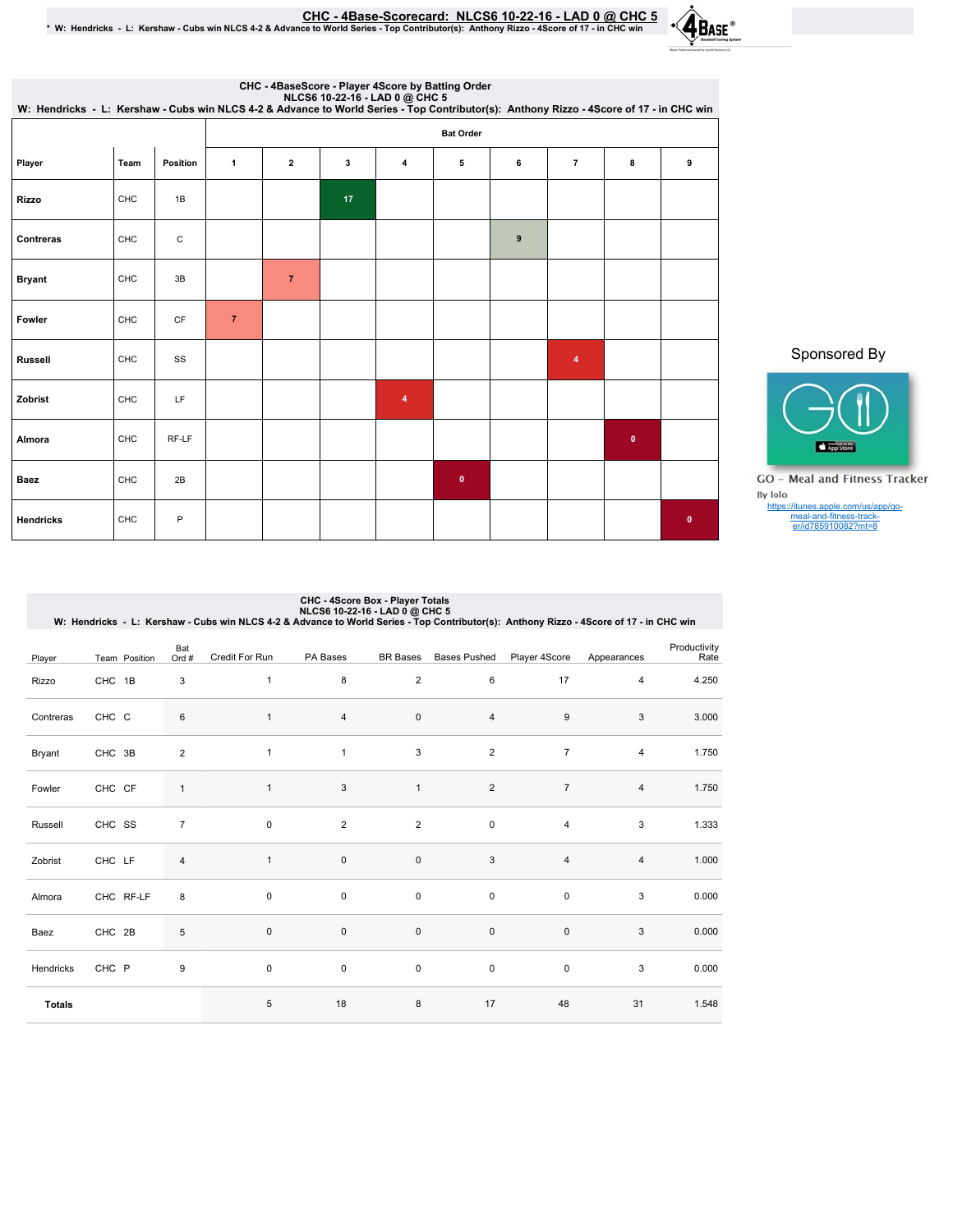|                         |              |                        |                    | * W: Hendricks - L: Kershaw - Cubs win NLCS 4-2 & Advance to World Series - Top Contributor(s): Anthony Rizzo - 4Score of 17 - in ( $\sqrt{M_{NLO}}$<br>Detail by Bat Order/Player |           |                     |                     |                     |                                                                                                                                                                                                                                                                                                                |                           |                     |
|-------------------------|--------------|------------------------|--------------------|------------------------------------------------------------------------------------------------------------------------------------------------------------------------------------|-----------|---------------------|---------------------|---------------------|----------------------------------------------------------------------------------------------------------------------------------------------------------------------------------------------------------------------------------------------------------------------------------------------------------------|---------------------------|---------------------|
| <b>Bat Order</b>        | Player       | Position               | Inning             | Play Text                                                                                                                                                                          | LOBStatus | Credit For<br>Run   | PA Bases            | <b>BR</b> Bases     | Bases<br>Pushed                                                                                                                                                                                                                                                                                                | Player<br>4Score          |                     |
|                         |              |                        | 01                 | 9.Single +DP'd-4-6-3                                                                                                                                                               |           | $\mathsf 0$         | $\mathbf{1}$        | $\mathsf{O}\xspace$ | $\mathsf{O}\xspace$                                                                                                                                                                                                                                                                                            | 1                         |                     |
|                         |              | $LF-CF$                | $04$               | 9                                                                                                                                                                                  |           | $\mathbf 0$         | $\mathsf{O}\xspace$ | $\mathbf 0$         | $\mathbf 0$                                                                                                                                                                                                                                                                                                    | $\mathbf 0$               |                     |
| $\mathbf{1}$            | Toles        |                        | 07                 | $\,6\,$                                                                                                                                                                            |           | $\mathsf 0$         | $\mathsf{O}\xspace$ | $\mathsf{O}\xspace$ | $\mathbf 0$                                                                                                                                                                                                                                                                                                    | $\mathsf{O}\xspace$       |                     |
|                         |              |                        |                    | Total                                                                                                                                                                              |           | $\underline{0}$     | $\overline{1}$      | $\underline{0}$     | $\underline{0}$                                                                                                                                                                                                                                                                                                | $\underline{\mathbf{1}}$  |                     |
|                         |              |                        | $01$               | 4-6-3-DP                                                                                                                                                                           |           | $\mathbf 0$         | $\mathsf{O}\xspace$ | $\mathsf{O}\xspace$ | $-1$                                                                                                                                                                                                                                                                                                           | $-1$                      |                     |
|                         |              | SS                     | 04                 | $1 - 3$                                                                                                                                                                            |           | $\mathbf 0$         | 0                   | $\mathsf{O}\xspace$ | $\mathsf 0$                                                                                                                                                                                                                                                                                                    | $\mathsf{O}\xspace$       |                     |
| $\sqrt{2}$              | Seager       |                        | 07                 | K                                                                                                                                                                                  |           | $\mathsf 0$         | $\mathsf 0$         | $\mathsf{O}\xspace$ | $\mathbf 0$                                                                                                                                                                                                                                                                                                    | $\mathsf{O}\xspace$       |                     |
|                         |              |                        |                    | Total                                                                                                                                                                              |           | $\underline{0}$     | $\underline{0}$     | $\underline{0}$     | $-1$                                                                                                                                                                                                                                                                                                           | $-1$                      |                     |
|                         |              |                        | 01                 | $\boldsymbol{9}$                                                                                                                                                                   |           | $\mathbf 0$         | $\mathsf{O}\xspace$ | $\mathbf 0$         | $\mathsf{O}\xspace$                                                                                                                                                                                                                                                                                            | $\mathsf{O}\xspace$       |                     |
|                         |              | 3B                     | 04                 | 3U                                                                                                                                                                                 |           | $\mathbf 0$         | 0                   | $\mathsf{O}\xspace$ | $\mathbf 0$                                                                                                                                                                                                                                                                                                    | $\mathsf{O}\xspace$       |                     |
| 3                       | Turner       |                        | 07                 | $\mathbf{3}$                                                                                                                                                                       |           | $\mathbf 0$         | 0                   | $\mathsf{O}\xspace$ | $\mathsf 0$                                                                                                                                                                                                                                                                                                    | $\mathsf{O}\xspace$       |                     |
|                         |              |                        |                    | Total                                                                                                                                                                              |           | $\underline{0}$     | $\underline{0}$     | $\underline{0}$     | $\underline{0}$                                                                                                                                                                                                                                                                                                | $\underline{0}$           |                     |
|                         |              |                        | 02                 | $6 - 3$                                                                                                                                                                            |           | $\mathsf{O}\xspace$ | 0                   | $\mathbf 0$         | $\mathsf{O}\xspace$                                                                                                                                                                                                                                                                                            | $\mathsf{O}\xspace$       |                     |
|                         |              |                        | 1B                 | 05                                                                                                                                                                                 | $6 - 3$   |                     | $\mathbf 0$         | $\mathsf{O}\xspace$ | $\mathbf 0$                                                                                                                                                                                                                                                                                                    | $\mathbf 0$               | $\mathsf{O}\xspace$ |
| $\overline{\mathbf{4}}$ | González, A. |                        | 08                 | 8                                                                                                                                                                                  |           | $\mathbf 0$         | 0                   | $\mathbf 0$         | $\mathsf 0$                                                                                                                                                                                                                                                                                                    | $\mathsf{O}\xspace$       |                     |
|                         |              |                        |                    | Total                                                                                                                                                                              |           | $\underline{0}$     | $\underline{0}$     | $\underline{0}$     | $\underline{0}$                                                                                                                                                                                                                                                                                                | $\underline{0}$           |                     |
|                         |              |                        | 02                 | 4-Error +PO-1-3                                                                                                                                                                    |           | $\mathbf 0$         | $\mathbf{1}$        | $-1$                | $\mathsf 0$                                                                                                                                                                                                                                                                                                    | $\mathsf{O}\xspace$       |                     |
|                         |              | $\sf RF$               | 05                 | $\overline{\mathbf{4}}$                                                                                                                                                            |           | $\mathbf 0$         | $\mathsf{O}\xspace$ | $\mathsf{O}\xspace$ | $\mathsf 0$                                                                                                                                                                                                                                                                                                    | $\mathsf{O}\xspace$       |                     |
| $\,$ 5 $\,$             | Reddick      |                        | ${\bf 08}$         | 8.Single +DP'd-4-6-3                                                                                                                                                               |           | $\mathsf 0$         | $\mathbf{1}$        | $\mathbf 0$         | $\mathsf 0$                                                                                                                                                                                                                                                                                                    | $\mathbf{1}$              |                     |
|                         |              |                        |                    | Total                                                                                                                                                                              |           | $\underline{0}$     | $\underline{2}$     | $\overline{-1}$     | $\underline{0}$<br>$\mathsf{O}\xspace$                                                                                                                                                                                                                                                                         | $\overline{1}$            |                     |
|                         |              |                        | 02                 | $\mathsf K$                                                                                                                                                                        |           | $\mathsf{O}\xspace$ | $\mathsf{O}\xspace$ | $\mathbf 0$         |                                                                                                                                                                                                                                                                                                                | $\mathsf{O}\xspace$       |                     |
|                         | Pederson     | $\mathsf{C}\mathsf{F}$ | 05                 | $\mathsf K$                                                                                                                                                                        |           | $\mathbf 0$         | 0                   | $\mathsf{O}\xspace$ | $\mathsf 0$                                                                                                                                                                                                                                                                                                    | $\mathsf{O}\xspace$       |                     |
| $\,6\,$                 |              |                        |                    | Total                                                                                                                                                                              |           | $\underline{0}$     | $\underline{0}$     | $\underline{0}$     | $\underline{0}$<br>$-1$<br>$\underline{\textbf{-1}}$<br>$\mathbf 0$<br>$\mathsf{O}\xspace$<br>$\underline{0}$<br>$\mathbf 0$<br>$\underline{0}$<br>$\mathbf 0$<br>$\mathbf 0$<br>$\underline{0}$<br>$\mathbf 0$<br>$\underline{0}$<br>$\mathbf 0$<br>$\underline{0}$<br>$\mathbf 0$<br>$\underline{0}$<br>$-1$ | $\underline{0}$           |                     |
|                         | Kendrick     | $PH-LF$                | 08                 | 4-6-3-DP                                                                                                                                                                           |           | $\Omega$            | $\mathsf{O}$        | $\mathsf{O}\xspace$ |                                                                                                                                                                                                                                                                                                                | $-1$                      |                     |
|                         |              |                        |                    | Total                                                                                                                                                                              |           | $\underline{0}$     | $\underline{0}$     | $\underline{0}$     |                                                                                                                                                                                                                                                                                                                | $-1$                      |                     |
|                         |              | C                      | 03                 | K                                                                                                                                                                                  |           | $\mathbf 0$         | $\overline{0}$      | $\mathbf 0$         |                                                                                                                                                                                                                                                                                                                | $\mathsf{O}\xspace$       |                     |
|                         | Grandal      |                        | 06                 | $\mathsf K$                                                                                                                                                                        |           | $\mathsf{O}$        | $\overline{0}$      | $\overline{0}$      |                                                                                                                                                                                                                                                                                                                | $\mathsf{O}\xspace$       |                     |
| $\overline{7}$          |              |                        |                    | Total                                                                                                                                                                              |           | $\underline{0}$     | $\underline{0}$     | $\overline{0}$      |                                                                                                                                                                                                                                                                                                                | $\underline{0}$           |                     |
|                         | Hernandez    | PH                     | 09                 | $\mathsf{K}$                                                                                                                                                                       |           | $\mathsf{O}$        | $\overline{0}$      | $\overline{0}$      |                                                                                                                                                                                                                                                                                                                | $\mathsf{O}\xspace$       |                     |
|                         |              |                        |                    | Total                                                                                                                                                                              |           | $\underline{0}$     | $\underline{0}$     | $\underline{0}$     |                                                                                                                                                                                                                                                                                                                | $\underline{0}$           |                     |
|                         |              | 2B                     | 03                 | $\overline{7}$                                                                                                                                                                     |           | $\mathbf 0$         | $\overline{0}$      | $\overline{0}$      |                                                                                                                                                                                                                                                                                                                | $\mathsf{O}\xspace$       |                     |
|                         | Utley        |                        | 06                 | $4-3$                                                                                                                                                                              |           | $\mathbf 0$         | $\overline{0}$      | $\overline{0}$      |                                                                                                                                                                                                                                                                                                                | $\mathsf{O}\xspace$       |                     |
| $\,8\,$                 |              |                        |                    | Total                                                                                                                                                                              |           | $\underline{0}$     | $\underline{0}$     | $\underline{0}$     |                                                                                                                                                                                                                                                                                                                | $\underline{0}$           |                     |
|                         | Ruiz         | PH                     | 09                 | Walk +DP'd-6-4-3                                                                                                                                                                   |           | $\mathbf 0$         | 1                   | $\overline{0}$      |                                                                                                                                                                                                                                                                                                                | $\mathbf{1}$              |                     |
|                         |              |                        |                    | Total                                                                                                                                                                              |           | $\underline{0}$     | $\perp$             | $\underline{0}$     |                                                                                                                                                                                                                                                                                                                | $\overline{1}$            |                     |
|                         | Kershaw      | P                      | 03                 | $\mathsf{K}$                                                                                                                                                                       |           | $\mathbf 0$         | $\overline{0}$      | $\circ$             |                                                                                                                                                                                                                                                                                                                | $\mathsf{O}\xspace$       |                     |
|                         |              |                        |                    | Total                                                                                                                                                                              |           | $\underline{0}$     | $\underline{0}$     | $\Omega$            |                                                                                                                                                                                                                                                                                                                | $\underline{0}$           |                     |
| 9                       | Ethier       | PH                     | 06                 | $5-3$                                                                                                                                                                              |           | $\mathsf{O}$        | $\overline{0}$      | $\overline{0}$      |                                                                                                                                                                                                                                                                                                                | $\mathsf{O}\xspace$       |                     |
|                         |              |                        |                    | Total                                                                                                                                                                              |           | $\underline{0}$     | $\underline{0}$     | $\overline{0}$      |                                                                                                                                                                                                                                                                                                                | $\underline{0}$           |                     |
|                         | Puig         | PH                     | 09                 | $6-4-3-DP$                                                                                                                                                                         |           | $\mathbf 0$         | $\overline{0}$      | $\overline{0}$      |                                                                                                                                                                                                                                                                                                                | $-1$                      |                     |
|                         |              |                        |                    | Total                                                                                                                                                                              |           | $\underline{0}$     | $\underline{0}$     | $\underline{0}$     | $\underline{\textbf{-1}}$                                                                                                                                                                                                                                                                                      | $\underline{\textbf{-1}}$ |                     |
|                         |              |                        | <b>Grand Total</b> |                                                                                                                                                                                    |           | $\underline{0}$     | $\underline{4}$     | $\overline{-1}$     | $-3$                                                                                                                                                                                                                                                                                                           | $\underline{0}$           |                     |

LAD - 4Base-Scorecard: NLCS610-22-16 - LADO@ CHC 5